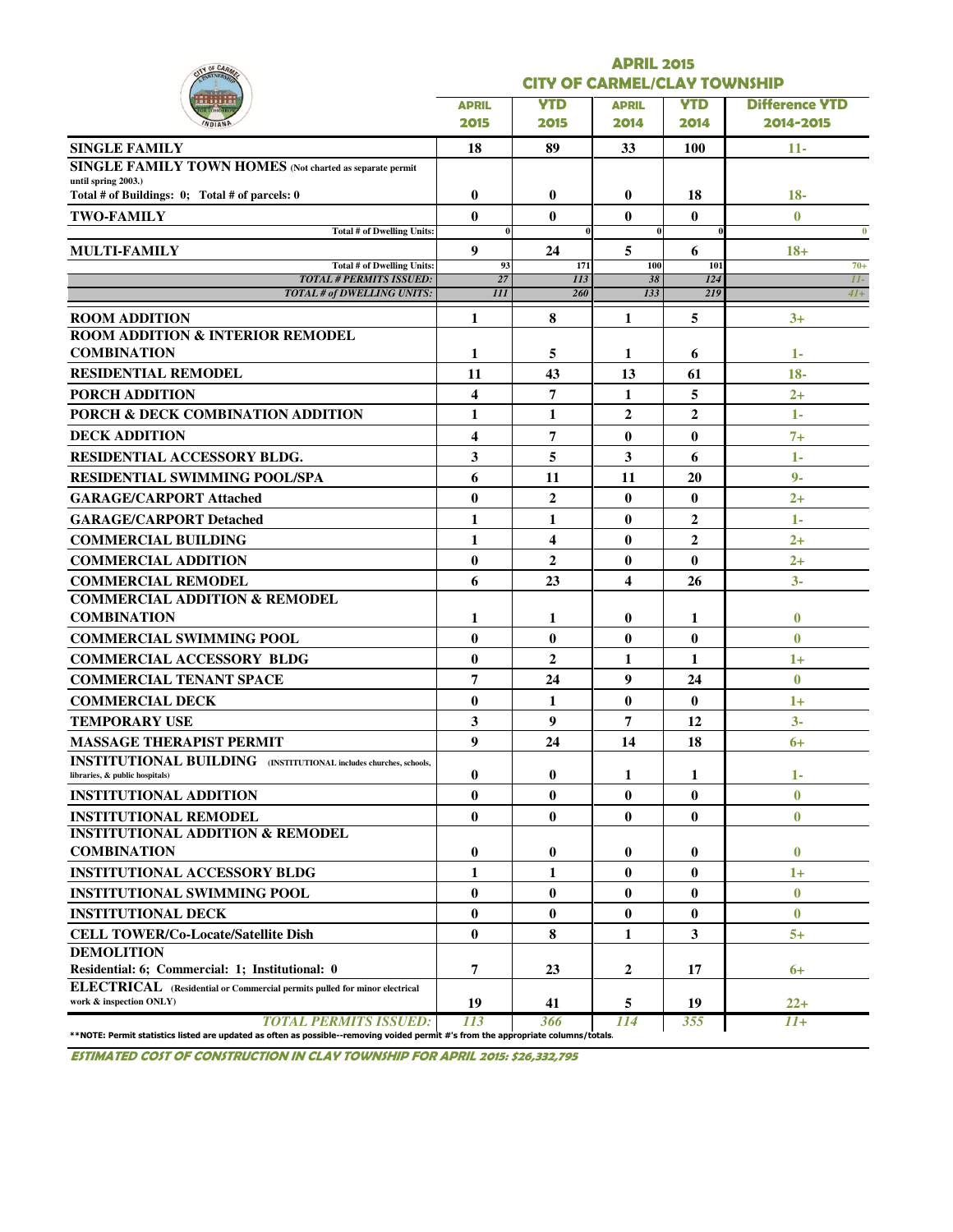# D.O.C.S. BUILDING & SIGN ACTIVITY APRIL 2015

COMMERCIAL, INSTITUTIONAL, & MULTI-FAMILY - NEW STRUCTURES, ACCESSORY BUILDINGS, ADDITIONS, TENANT FINISHES, REMODELS, POOLS, DECKS (Institutional includes churches, schools & libraries)

#### Type of Construction and the construction of the construction of the construction of the construction of the construction of the construction of the construction of the construction of the construction of the construction

#### PERMITS ISSUED

| · 580 Carmel Office Building, 580 E. Carmel Dr.                                                                                                                                                                                                                                                                                                                                                                                                                                                                                                                                                                                                                                                                                              |
|----------------------------------------------------------------------------------------------------------------------------------------------------------------------------------------------------------------------------------------------------------------------------------------------------------------------------------------------------------------------------------------------------------------------------------------------------------------------------------------------------------------------------------------------------------------------------------------------------------------------------------------------------------------------------------------------------------------------------------------------|
| • Meijer, 1424 W. Carmel Dr.                                                                                                                                                                                                                                                                                                                                                                                                                                                                                                                                                                                                                                                                                                                 |
| · Lasik Vision Institute, 11595 N. Meridian St. #175<br>• National Car Rental, 1748 E. 116th St.<br>· Meijer Gas Station, 1424 W. Carmel Dr.<br>$\bullet$ Office Remodel, 2920 E. 96 <sup>th</sup> St.<br>· Caliente Mexican Restaurant, 1400 S. Guilford Ave. #150<br>• Wendy's Restaurant, 2370 E. 116 <sup>th</sup> St.<br>• Mainstreet, 14390 Clay Terrace Blvd. #255<br>· ISM, Education Loans, 11595 N. Meridian St. #200<br>· Meridian Music, 14300 Clay Terrace Blvd. #140<br>· Jersey Mike's Subs, 10725 N. Michigan Rd.<br>· Meridian Music, 845 W. Carmel Dr.<br>• American Dream Home Improvement, 11711 N. Pennsylvania St. #104 & #105<br>• Century 21 Scheetz, 270 E. Carmel Dr.<br><b>INSTITUTIONAL ACCESSORY STRUCTURE:</b> |
| · Carmel Lutheran Church Columbarium, 4580 E. Main St.                                                                                                                                                                                                                                                                                                                                                                                                                                                                                                                                                                                                                                                                                       |
| <b>RESIDENTIAL MULTI-FAMILY:</b><br>· Highpointe on Meridian Building #5 (40 units), 12920 Hoosier Hill Dr.<br>· Highpointe on Meridian Building #6 (2 units), 12974 Gannett Point Pl.<br>· Highpointe on Meridian Building #7 (11 units), 13056 Gannett Point Pl.<br>· Highpointe on Meridian Building #8 (15 units), 13078 Hoosier Hill Dr.<br>· Highpointe on Meridian Building #9 (7 units), 13059 Gannett Point Pl.<br>· Highpointe on Meridian Building #10 (2 units), 13035 Gannett Point Pl.<br>· Highpointe on Meridian Building #11 (2 units), 13015 Gannett Point Pl.<br>· Highpointe on Meridian Building #12 (7 units), 12991 Gannett Point Pl.<br>· Highpointe on Meridian Building #13 (7 units), 12970 Gannett Point Pl.     |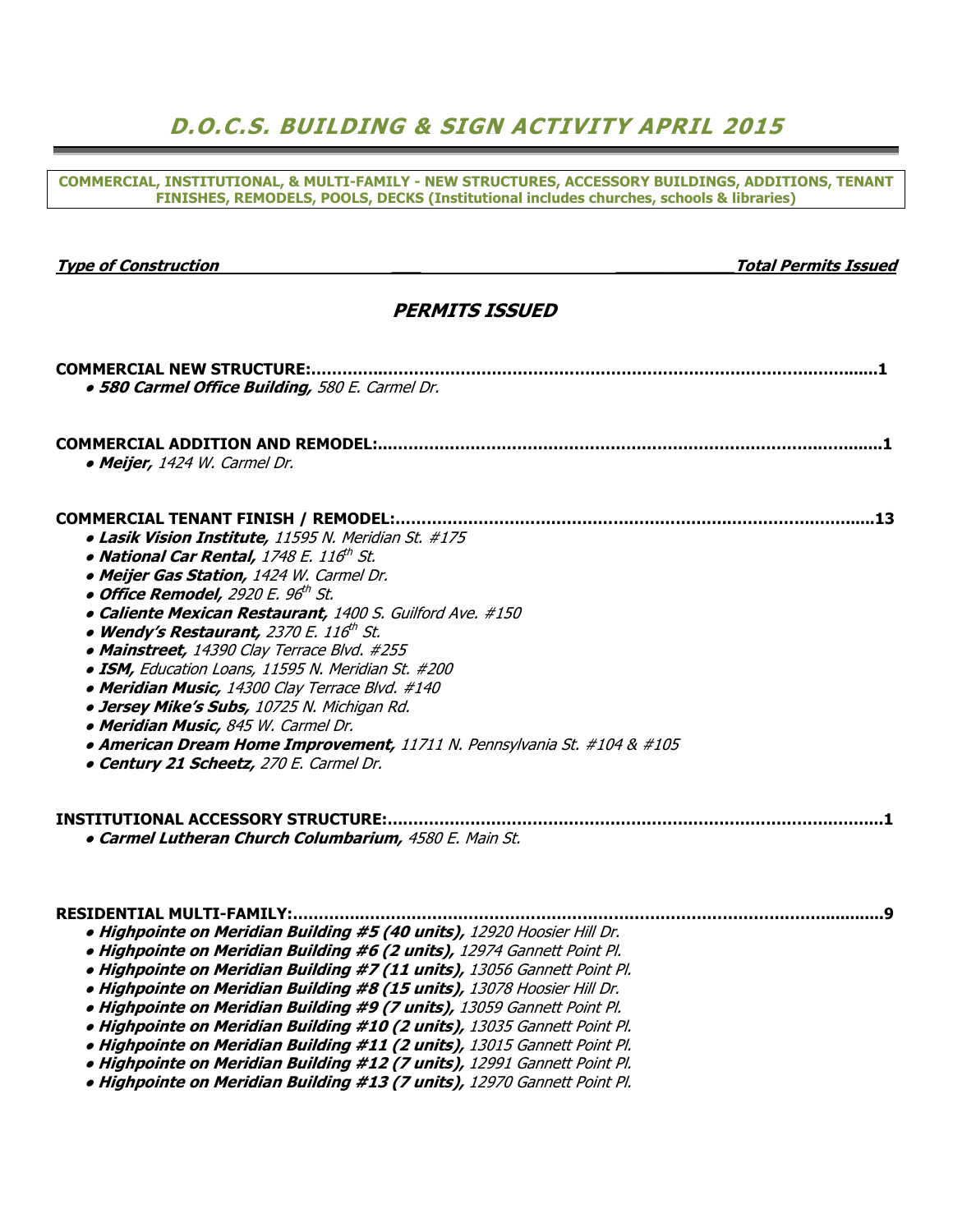### COMMERCIAL CERTIFICATES OF OCCUPANCY ISSUED

| <b>COMMERCIAL NEW STRUCTURE:</b><br>$\bullet$ Flix Brewhouse, 2206 E. 116 <sup>th</sup> St.<br>. The Nash Building Retail Spaces, 850 S. Range Line Rd. |
|---------------------------------------------------------------------------------------------------------------------------------------------------------|
| COMMERCIAL ADDITION:.<br>• Happy Dog Hotel, 233 SW Second Ave.                                                                                          |
| COMMERCIAL TENANT FINISH / REMODEL:.<br>14                                                                                                              |
| · St. Francis Health Hot Lab, 12188-B N. Meridian St.                                                                                                   |
| · Julie O'Brien Interiors, 200 S. Range Line Rd. #228                                                                                                   |
| • Nike Indianapolis Showroom, 900 96th St. E. #123                                                                                                      |
| • Policy Stat, 550 Congressional Blvd. #150                                                                                                             |
| $\bullet$ Mass Mutual, 900 E. 96 <sup>th</sup> St. #300                                                                                                 |
| $\bullet$ Mainstreet, 14390 Clay Terrace Blvd. #246 & #202                                                                                              |
| • Red Robin, 9965 N. Michigan Rd.                                                                                                                       |
| · IU Health Surgical Suite Equipment Room, 11700 N. Meridian St.                                                                                        |
| . Northwest Radiology, 10603 N. Meridian St.                                                                                                            |
| • Merchants Bank, 11590 N. Meridian St. #220                                                                                                            |
| • Urban Financial, 11350 N. Meridian St. #200                                                                                                           |
| . United Fidelity Bank, 715 Hanover Pl.                                                                                                                 |
| • Mondana, 836 Range Line Rd.                                                                                                                           |
| • Woodland Terrace Leasing Center, 15 E. Main St. #100                                                                                                  |

## D.O.C.S. BUILDING & SIGN ACTIVITY APRIL 2015

|                                                                                                                                                                  | <b>APRIL 2015</b> | <b>APRIL 2014</b> |
|------------------------------------------------------------------------------------------------------------------------------------------------------------------|-------------------|-------------------|
| <b>TOTAL PERMITS ISSUED:</b> (EXCLUDING Water, Sewer, and Sign Permits)                                                                                          | 113               | 114               |
| <b>TOTAL WATER &amp; SEWER PERMITS:</b>                                                                                                                          | 21                | 58                |
| <b>TOTAL SIGN PERMITS:</b> (May not include signs approved for/with the issuance/guidelines of a Temporary Use permit)                                           | 37                | 8                 |
| <b>BUILDING INSPECTIONS PERFORMED:</b><br>(The # includes inspections by Urban Forestry; but does not include Carmel Fire Dept. or Code Enforcement inspections) | 492               | 482               |
| <b>BUILDING PLAN REVIEWS:</b><br>(As of Feb. 2008: This # includes inspections plan reviews completed by the Building & Code staff for various permit types)     | 86                | 116               |
| <b>PUBLIC REQUEST FOR INFORMATION (RFI):</b>                                                                                                                     | 35                | 75                |

## D.O.C.S. NEWS AND NOTES APRIL 2015

• Angie Conn, Alexia Lopez, and Rachel Keesling attended the national conference of the American Planning Association (ACA) in Seattle, WA from April 18-21.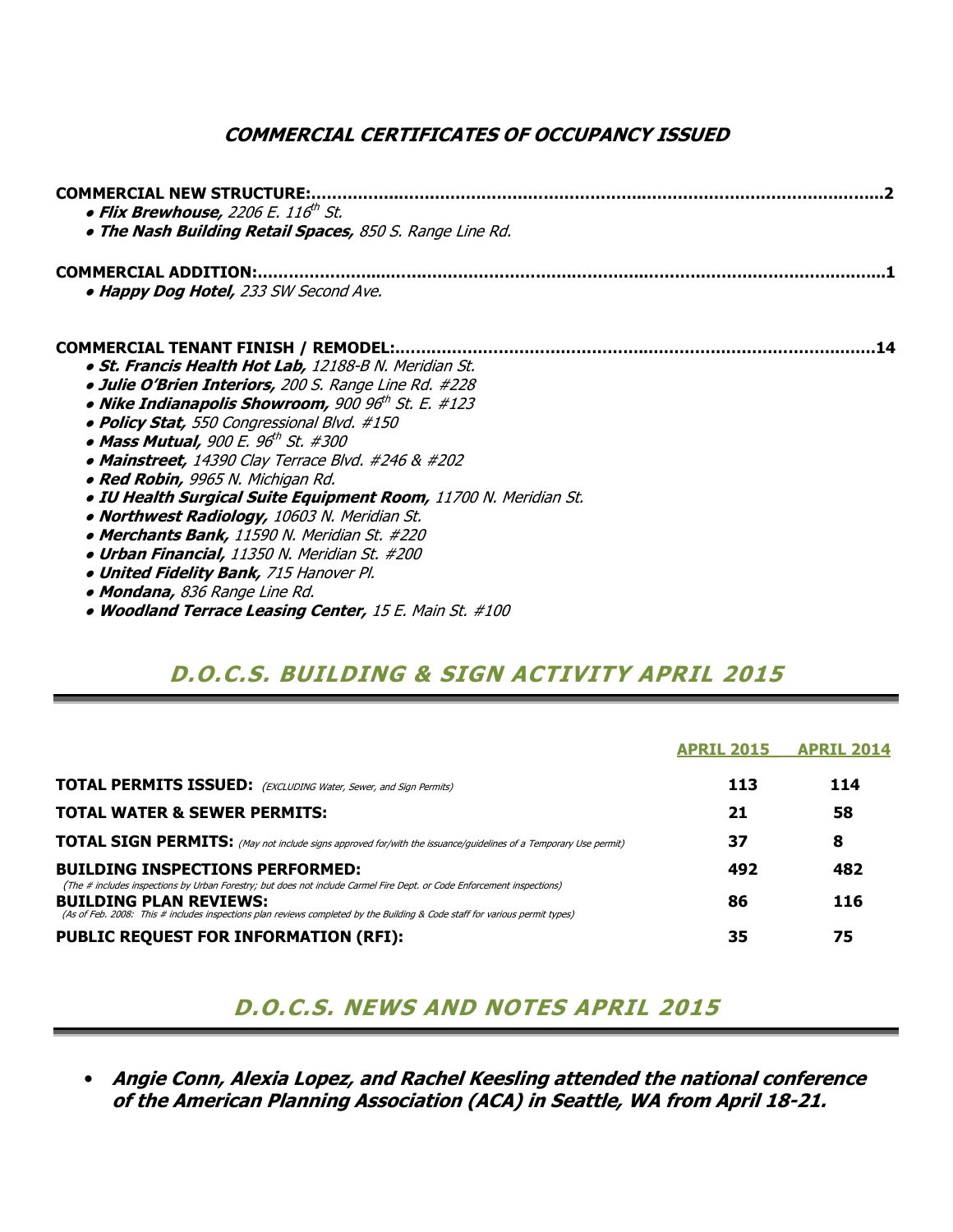# D.O.C.S. CODE ENFORCEMENT ACTIVITY APRIL 2015

#### CODE ENFORCEMENT TASK REPORT SUMMARY FOR APRIL 2015

| <b>COMPLAINTS RECEIVED</b> | <b>TOTAL:</b> | <b>INSPECTION STATISTICS</b> | <b>TOTAL:</b> |
|----------------------------|---------------|------------------------------|---------------|
| <b>FMAIL</b>               | 5.            | <b>NEW CASES</b>             | 46            |
| "MY CARMEL" APP            | 6             | INITIAL INSPECTIONS          | 41            |
| <b>PHONE</b>               | 16            | ABATEMENT                    |               |
| <b>REFERRAL</b>            |               | INITIAL VIOLATION NOTICE     | 20            |
| <b>STAFF</b>               | 13            | <b>RE-INSPECTIONS</b>        | 40            |
| WALK-IN                    |               | <b>CLOSED CASES</b>          | 31            |

#### CODE ENFORCEMENT MONTHLY REPORT FOR APRIL 2015

| <b>TYPE OF COMPLAINT/VIOLATION</b> | <b>NEW CASES</b> | <b>TYPE OF COMPLAINT/VIOLATION</b>  | <b>NEW CASES</b> |
|------------------------------------|------------------|-------------------------------------|------------------|
| <b>BUILDING CODE VIOLATIONS</b>    | 3                | PROPERTY MAINTENANCE                | 12               |
| COMMERCIAL VEHICLE                 |                  | RECREATIONAL VEHICLE                | 4                |
| <b>DUMPSTER</b>                    |                  | RIGHT-OF-WAY OBSTRUCTION            | 0                |
| <b>FARM ANIMALS</b>                | 0                | <b>SIDEWALK</b>                     |                  |
| <b>FENCE VIOLATION</b>             | 0                | <b>SIGNS</b>                        | 241              |
| <b>GRASS OR WEEDS</b>              | 13               | <b>TRASH/DEBRIS</b>                 | 4                |
| <b>HOME OCCUPATION</b>             | 0                | UNSAFE BUILDING                     |                  |
| NOISE REGULATIONS                  |                  | VEHICLE ON DISPLAY, ON LAWN OR JUNK | 5                |
| OPEN AND ABANDONED                 | 0                | ZONING USE VIOLATIONS               | 0                |
| <b>OUTDOOR STORAGE</b>             | 0                | <b>OTHER</b>                        |                  |
| PARKING IN LAWN/GREENBELT          |                  | <b>TOTAL</b>                        | 293              |
|                                    |                  |                                     |                  |

#### FORECLOSURE MONITORING SUMMARY FOR APRIL 2015

| <b>INSPECTION STATISTICS</b> | <b>TOTAL:</b> |
|------------------------------|---------------|
| <b>NEW CASES</b>             | 11            |
| INITIAL INSPECTIONS          | 11            |
| <b>ABATEMENT</b>             | 0             |
| INITIAL VIOLATION NOTICE     | 5             |
| <b>RE-INSPECTIONS</b>        | 83            |
| <b>CLOSED CASES</b>          | 6             |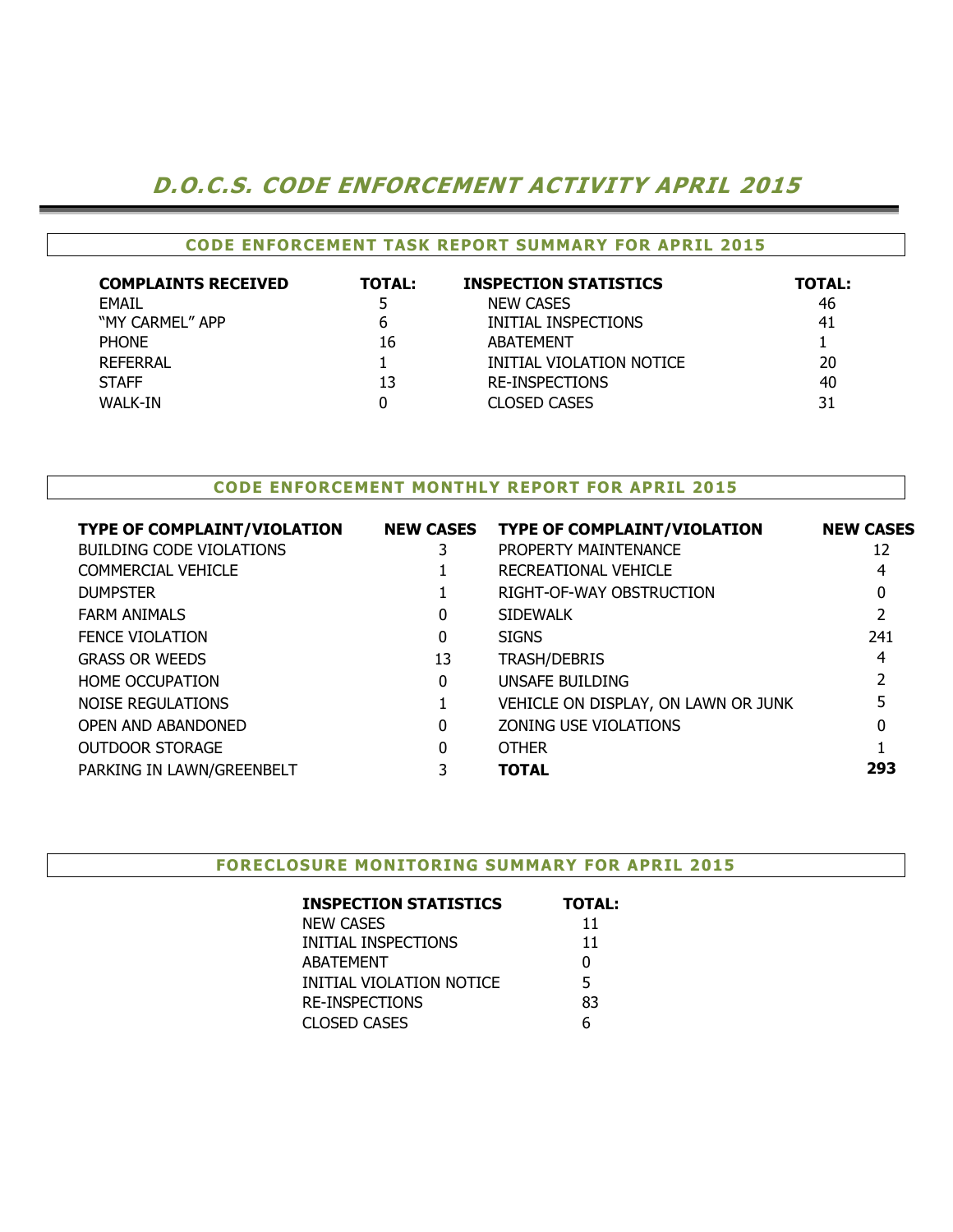### DEPARTMENT OF COMMUNITY SERVICES

INCOME REPORT APRIL 1-30, 2015



| <b>Transaction Types:</b><br><b><i>INDIANA</i></b>                                                                                                                             | # of Transactions: | <b>Total Income of Transactions:</b> |
|--------------------------------------------------------------------------------------------------------------------------------------------------------------------------------|--------------------|--------------------------------------|
| <b>BUILDING PERMITS:</b> [Building permits includes the fee for full Certificate of Occupancy (C/O) or Substantial<br>Completion (C.S.C.) that will be issued, when required.] | 71                 | \$<br>176,468.59                     |
| <b>DEMOLITION PERMITS:</b>                                                                                                                                                     | $\overline{7}$     | \$<br>2,157.00                       |
| <b>ELECTRICAL PERMITS:</b> (Separate electrical/meter inspections-no other work being done.)                                                                                   | 12                 | \$<br>1,323.00                       |
| <b>LATE FEES:</b>                                                                                                                                                              | 0                  | \$                                   |
| <b>MASSAGE THERAPIST PERMITS/RENEWALS:</b>                                                                                                                                     | 8                  | \$<br>160.00                         |
| RE-INSPECTION, EXTRA/ADDITIONAL INSPECTION, AND/OR TEMPORARY C/O / C.S.C.<br>FEES:                                                                                             | 67                 | \$<br>7,292.50                       |
| PLAN AMENDMENT: (COMMERCIAL/INSTITUTIONAL)                                                                                                                                     | 1                  | \$<br>164.00                         |
| PLAN AMENDMENT: (RESIDENTIAL)                                                                                                                                                  | 1                  | \$<br>144.60                         |
| <b>SPECIAL EVENT PERMITS:</b>                                                                                                                                                  | $\overline{2}$     | \$<br>492.00                         |
| TEMPORARY USE PERMITS/EXTENSIONS:                                                                                                                                              | 2                  | \$<br>656.00                         |
| <b>ADLS: (Applications)</b>                                                                                                                                                    | 3                  | \$<br>2,976.00                       |
| <b>ADLS AMENDMENTS:</b>                                                                                                                                                        | 0                  | \$                                   |
| <b>COMMITMENT AMENDMENTS:</b>                                                                                                                                                  | 0                  | \$                                   |
| <b>DEVELOPMENT PLAN:</b>                                                                                                                                                       | 2                  | \$<br>3,556.00                       |
| <b>DEVELOPMENT PLAN AMENDMENTS:</b>                                                                                                                                            | 1                  | \$<br>2,581.03                       |
| <b>HPR REVIEWS:</b>                                                                                                                                                            | 0                  | \$                                   |
| <b>ORDINANCE AMENDMENT APPLICATIONS:</b>                                                                                                                                       | 0                  | \$                                   |
| <b>PLAT VACATIONS:</b>                                                                                                                                                         | 0                  | \$<br>$\overline{\phantom{0}}$       |
| <b>PRIMARY PLATS:</b>                                                                                                                                                          | $\mathbf{0}$       | \$                                   |
| <b>PRIMARY PLAT AMENDMENTS:</b>                                                                                                                                                | 0                  | \$                                   |
| <b>PUD ORDINANCES:</b>                                                                                                                                                         | $\mathbf{0}$       | \$                                   |
| <b>REZONE:</b>                                                                                                                                                                 | 0                  | \$                                   |
| <b>SDR SITE PLAN REVIEWS:</b>                                                                                                                                                  | 0                  | \$                                   |
| <b>SECONDARY PLATS / REPLATS:</b>                                                                                                                                              | 0                  | \$                                   |
| <b>SUBDIVISION WAIVERS:</b>                                                                                                                                                    | 0                  | \$<br>$\overline{\phantom{a}}$       |
| <b>ZONING WAIVER:</b>                                                                                                                                                          | 0                  | \$<br>$\overline{\phantom{0}}$       |
| TAC ONLY APPLICATIONS:                                                                                                                                                         | 0                  | \$                                   |
| <b>COMMITMENT AMENDMENT:</b>                                                                                                                                                   | $\mathbf{0}$       | \$                                   |
| <b>DEVELOPMENT STANDARDS VARIANCES:</b>                                                                                                                                        | 4                  | \$<br>8,843.00                       |
| <b>HEARING OFFICER REVIEWS:</b>                                                                                                                                                | $\mathbf{0}$       | \$                                   |
| <b>SPECIAL EXCEPTION VARIANCE:</b>                                                                                                                                             | 0                  | \$                                   |
| <b>SPECIAL USES: (Inlcudes Special Use Amendments)</b>                                                                                                                         | 0                  | \$<br>$\qquad \qquad \blacksquare$   |
| <b>USE VARIANCES:</b>                                                                                                                                                          | $\pmb{0}$          | \$                                   |
| <b>SIGN PERMITS:</b>                                                                                                                                                           | 27                 | \$<br>7,178.93                       |
| <b>ADMINSTRATIVE APPROVALS:</b>                                                                                                                                                | 0                  | \$                                   |
| <b>APPEALS:</b>                                                                                                                                                                | 0                  | \$                                   |
| MISC.: (COPIES/MAPS/DUPLICATE PLARCARDS/ETC)                                                                                                                                   | 4                  | \$<br>73.25                          |
| <b>ZONING DETAILS/LETTER:</b>                                                                                                                                                  | 1                  | \$<br>97.00                          |
| <b>PARK &amp; RECREATION IMPACT FEE: (PRIF)</b>                                                                                                                                | 19                 | \$<br>206,864.00                     |
| <b>TOTALS:</b>                                                                                                                                                                 |                    |                                      |
| <b>GENERAL FUND #101:</b>                                                                                                                                                      |                    | \$<br>193,669.40                     |
| <b>PRIF ACCOUNT # 106:</b>                                                                                                                                                     |                    | \$<br>206,864.00                     |
| <b>UTILITY FEES: (Sewer/Water permits)</b>                                                                                                                                     |                    | \$<br>58,506.00                      |
| <b>TOTAL DEPOSIT:</b>                                                                                                                                                          |                    | \$<br>459,039.40                     |
| <b>Last Month's General Fund Deposit:</b>                                                                                                                                      |                    | \$<br>189,775.59                     |
| <b>Last Month's Total Deposit:</b>                                                                                                                                             |                    | \$<br>455,694.59                     |

NOTE: Receipts were deposited for 22 business days this month.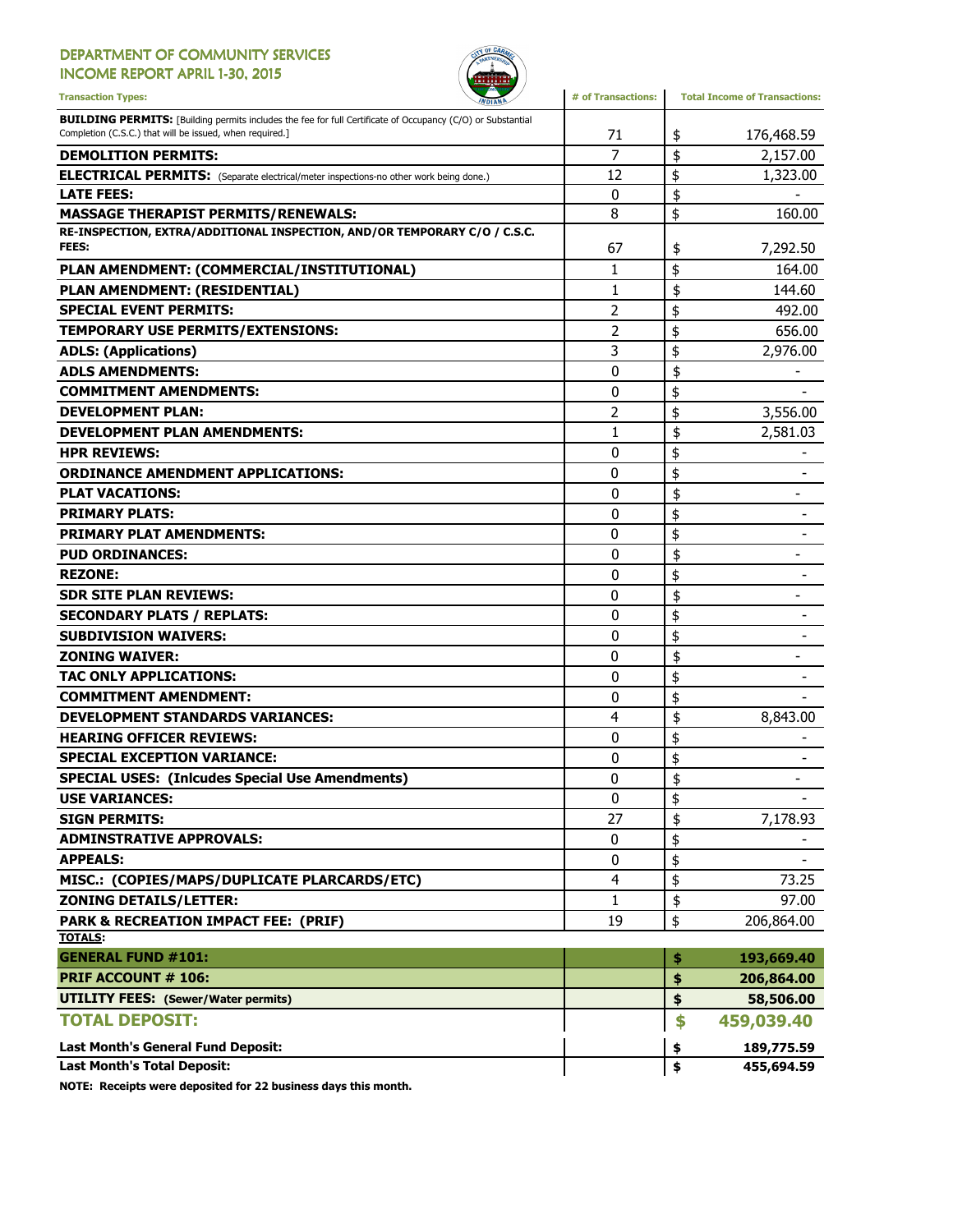# **City of Carmel Monthly Permits Issued Page 1**

|  | Date: 5/4/2015 |  |
|--|----------------|--|
|--|----------------|--|

| Issue<br>Date | Status | Permit<br><b>NO</b> | Subdiv Name                    | <b>Property Address</b>     | Permit Type Description               | Estimated<br>Cost of<br>Constructie | Sq Ft          | <b>Contractor Name</b>                       | <b>Contractor Address</b>   | Cont.City              | Cont.<br><b>State</b> | Cont.<br>Zip | Cont.Phone<br>Propety Owner (as listed<br>per applicant) | Owner Adrs                   | Owner City          | Owner<br>State | Owner<br>Zip |
|---------------|--------|---------------------|--------------------------------|-----------------------------|---------------------------------------|-------------------------------------|----------------|----------------------------------------------|-----------------------------|------------------------|-----------------------|--------------|----------------------------------------------------------|------------------------------|---------------------|----------------|--------------|
| 04/01/15      |        | 1503012             |                                | 14550 CLAY TERRACE BLVD     | PROJECTING SIGN PERMANENT             | \$0                                 | 12             | <b>SIGN BY DESIGN</b>                        | P.O. BOX 691                | ZIONSVILLE             |                       | 1607         | CLAY TERRACE PARTNERS LLC<br>(317) 876-7900              | 11595 MERIDIAN ST N #250     | CARMEL              |                | 46032        |
|               |        | 1503013             | <b>AMDEN WALK</b>              | 2432 TURNING LEAF LN        | RESIDENTIAL REMODEL                   | \$29,000                            | 615            | THE HOME WRIGHT, LLC                         | P.O. BOX 585                | CARMEL                 |                       | 16082        | (317) 223-3070<br><b>VERSEN, FRED &amp; HILDA</b>        | 2432 TURNING LEAF LN         | CARMEL              |                | 46032        |
|               |        | 15030149            | ONGRIDGE ESTATES               | 13828 WILMUTH DR            | RESIDENTIAL SINGLE FAMILY DWELLING    | \$502,000                           | 7,028          | <b>PULTE HOMES OF INDIANA</b>                | 1590 N MERIDIAN ST #530     | CARMEL                 |                       | <b>ENA</b>   | (317) 575-2350<br>PV LLC                                 | 9757 WESTPOINT DR STE 600    | <b>INDIANAPOLIS</b> |                | 46256        |
|               |        | 1503015             | <b>GRADLE INDUSTRIAL PAR</b>   | 1069 3RD AVE SW             | WALL SIGN PERMANENT                   | \$0                                 | 30             | REMIER SIGN GROUP, INC                       | 15 E. 63RD PLACE            | <b>INDIANAPOLI</b>     |                       | 622          | (317) 613-441<br><b>IRBY REAL ESTATE</b>                 | 298 W CARMEL DR              | CARMEI              |                | 46032        |
|               |        | 5030154             | VOODS AT LIONS CREEK           | 578 SAFARI CIR              | RESIDENTIAL ACCESSORY STRUCTURE       | \$39,000                            | 395            | L HAHN RESIDENTIAL                           | 739 BARBANO CT              | CARMEL                 |                       |              | <b>ARRATT, KAREN &amp; EDGAR</b>                         | 4578 SAFARI CIR              | CARMEL              |                | 46032        |
|               |        | 15030157            | VILLAGE OF WESTCLAY            | 12778 ST JULIAN ST          | RESIDENTIAL SINGLE FAMILY DWELLING    | \$445,000                           | 5,175          | PULTE HOMES OF INDIANA                       | 1590 N MERIDIAN ST #530     | CARMEL                 |                       | 16032        | (317) 575-2350<br>PULTE HOMES OF INDIANA LLC             | 11590 MERIDIAN ST N STE 530  | CARMEL              |                | 46032        |
|               |        | 1503016             | ABERDEEN BEND                  | 3240 TANTARA BND            | RESIDENTIAL ACCESSORY STRUCTURE       | \$11,000                            | 224            | CUTTING EDGE HARDSCAPES                      | 9532 ROSEAPPLE DR           | <b>INDIANAPOLIS</b>    |                       | 16256        | (317) 577-1019<br>SHELDON, GREGORY R & DENISE L          | 3240 TANTARA BLVD            | CARMEL              |                | 46032        |
| 04/02/15      |        | 5030160             | OLLEGE PLAZA                   | 529 ARTHUR DF               | RESIDENTIAL DETACHED GARAGE OR CARPOF | \$10,000                            | 660            | GORE, JAMES H.                               | 529 ARTHUR DR               | <b>INDIANAPOLIS</b>    |                       | 1628         | (317) 538-4442<br><b>GORE, JAMES H II</b>                | 529 ARTHUR DR                | INDIANAPOLIS        |                | 46280        |
|               |        | 1503017             | NEWARK                         | 1011 OSWEGO RD              | RESIDENTIAL DECK ADDITION             | \$4,000                             | 352            | <b>STRONG, DAVID</b>                         | 1011 OSWEGO RD              | CARMEL                 |                       | 603          | <b>STRONG, DAVID</b>                                     | 1011 OSWEGO RD               | CARMEL              |                | 46032        |
|               |        | 1504001             |                                | SELF OWNED BUSINESS         | MASSAGE THE RAPIST PERMIT             | \$0                                 | $\Omega$       | <b>UI, PENG</b>                              | 923 MADISON CT #13          | CARMEI                 |                       |              | (626) 251-0649<br><b>ELF OWNED BUSINESS</b>              | WORK DONE IN CLIENTS HOMES   | CARMEL              |                | 46032        |
|               |        | 15040015            |                                | <b>WORK DONE IN CLIENTS</b> | MASSAGE THE RAPIST PERMIT             | \$0                                 | $\Omega$       | VARREN, AMY MARIE                            | 1041 STANSFIELD DF          | <b>ARMEL</b>           |                       | 6032         | <b>SELF EMPLOYED</b><br>(317) 919-9850                   |                              | CARMEL              |                |              |
| 04/03/15      |        | 14100095            | REESDALE                       | 2390 TREESDALE CIF          | RESIDENTIAL SINGLE FAMILY DWELLING    | \$850,000                           | 10,585         | JONES BUILDING GROUP                         | P.O. BOX 3741               | CARMEL                 |                       | 16082        | (317) 538-0887<br><b>FARIQ, MOHAMMED</b>                 | PO BOX 3422                  | CARMEL              |                | 46082        |
|               |        | 15030117            | <b>VESTMONT</b>                | 13991 PINTO DF              | RESIDENTIAL SINGLE FAMILY DWELLING    | \$203,000                           | 6,210          | <b>RYLAND HOMES</b>                          | 9025 N RIVER RD #100        | <b>INDIANAPOLIS</b>    |                       | 16240        | (317) 846-4200<br><b>RYLAND HOMES</b>                    | 9025 N RIVER RD #100         | <b>INDIANAPOLIS</b> |                | 46240        |
|               |        | 1503013             |                                | 11595 N MERIDIAN ST #175    | COMMERCIAL TENANT FINISH              | \$80,500                            | 2.684          | CAPITOL CONSTRUCTION                         | 11051 VILLAGE SQUARE LANE   | <b>FISHERS</b>         |                       | <b>CO3</b>   | NHYIF REIV SIERRA, LLC                                   | 44 BROADWAY S 10TH FLOOR     | WHITE PLAINS        |                | 10601        |
|               |        | 1504000             |                                | 130 E 126 ST                | <b>DEMOLITION</b>                     | \$0                                 | $^{\circ}$     | OLD TOWN DESIGN GROUP                        | 132 RANGELINE RD S          | CARMEI                 |                       | <b>ENA</b>   | REEN HOUSE COTTAGES OF CARMEL, LLC<br>(317) 626-8486     | 1132 S. RANGELINE RD         | CARMEL              |                | 46032        |
|               |        | 15040008            |                                | 140 E 126 ST                | DEMOLITION                            | \$0                                 | $^{\circ}$     | OLD TOWN DESIGN GROUP                        | 132 RANGELINE RD S          | CARMEL                 |                       |              | (317) 626-8486<br>GREEN HOUSE COTTAGES OF CARMEL, LLC    | 132 S. RANGELINE RD          | CARMEL              |                | 46032        |
|               |        | 15040009            |                                | 9800 WESTFIELD BLVD         | <b>DEMOLITION</b>                     | \$0                                 | $\overline{0}$ | OLD TOWN DESIGN GROUP                        | 1132 RANGELINE RD S         | CARMEL                 |                       | 16032        | (317) 626-8486<br><b>JUNRISE ON THE MONON, LLC</b>       | 132 S RANGELINE RD., STE 200 | CARMEL              |                | 46032        |
|               |        | 1504001             |                                | 13596 N MERIDIAN ST         | ELECTRICAL PERMIT/INSPECTION          | \$0                                 | $^{\circ}$     | THE HOOSIER CO                               | 5421 W 86TH ST              | <b>INDIANAPOLIS</b>    |                       | 6268         | (317) 872-8125<br><b>NDOT</b>                            | 7701 E MILTON RD             | GARY                |                | 46403        |
|               |        | 1504001             |                                | 253 RANGELINE RD            | ELECTRICAL PERMIT/INSPECTION          | \$0                                 | $^{\circ}$     | THE HOOSIER CO                               | 5421 W 86TH ST              | <b>INDIANAPOLIS</b>    |                       | 16268        | (317) 872-8125<br><b>NDOT</b>                            | 7701 E MILTON RD             | GARY                |                | 46403        |
| 04/04/15      |        | 13040030            |                                | WORK DONE IN CLIENTS        | MASSAGE THE RAPIST PERMIT             | \$0                                 | $\Omega$       | <b>TAYLOR, GINA SUZANNE</b>                  | 1591 RUTH DR                | <b>NDIANAPOLIS</b>     |                       | 1624         | (317) 509-4154<br><b>SELF EMPLOYED</b>                   |                              | CARMEL              |                |              |
| 04/06/15      |        | 1503016             | <b>IEATHER KNOLI</b>           | 14439 HEATHER KNOLL PKWY    | RESIDENTIAL REMODEI                   | \$20,000                            | 973            | <b>BIKASHDEY, ASIM</b>                       | 14439 HEATHER KNOLL PKWY    | CARMEL                 |                       | 16074        | <b>BIKASHDEY, ASIM</b>                                   | 4439 HEATHER KNOLL PKWY      | CARMEL              |                | 46074        |
|               |        | 5030168             | VESTMONT                       | 1834 ALBANIAN DR            | RESIDENTIAL REMODEL                   | \$10,000                            | 1,275          | LOUSE, DUANE A., JR                          | <b>1834 ALBANIAN DE</b>     | ARMEI                  |                       | 603          | LOUSE, DUANE A., JR                                      | 834 ALBANIAN DE              | CARMEL              |                | 46032        |
|               |        | 5040010             | <b>VORTH AMERICAN PARK</b>     | 9884 MICHIGAN RD            | <b>DEMOLITION</b>                     | \$0                                 | $^{\circ}$     | CASEY-BERTRAM CONSTRUCTION                   | 5780 E 25TH ST              | <b>INDIANAPOLIS</b>    |                       |              | 46218 (317) 546-3366<br>BILL ESTES REALTY LLC            | 4105 96TH ST W               | <b>INDIANAPOLIS</b> |                | 46268        |
| 04/07/15      |        | 503015              | <b>VINDSOR GROVE</b>           | 10493 ROXLEY BEND           | RESIDENTIAL SINGLE FAMILY DWELLING    | \$650,000                           | 7.812          | <b>KSM HOMES, LLC</b>                        | 3237 WHISPERING PINES       | CARMEL                 |                       | 16032        | (317) 450-2317<br>U, HAODA & CUI, JIE                    | 2140 MUSTANG CHASE DR        | CARMEI              |                | 46032        |
|               |        | 5030165             | <b>IDGE AT THE LEGACY. THE</b> | 6583 BRAUER LANE            | RESIDENTIAL REMODEL                   | \$35,000                            | 1.500          | <b>VHEELINGTON, JOHNNY</b>                   | <b>6433 WASHINGTON ST E</b> | <b>NDIANAPOLIS</b>     |                       | 621          | (317) 504-7209<br>REEL, DAVID                            | 6583 BRAUER LANE             | CARMEL              |                | 46033        |
|               |        | 15040006            | <b>AUREL LAKES</b>             | 2421 HOPWOOD DR             | RESIDENTIAL REMODEI                   | \$32,000                            | 980            | <b>VHEELINGTON, JOHNNY</b>                   | 6433 WASHINGTON ST E        | <b>INDIANAPOLIS</b>    |                       | 621          | DAVENPORT, TERRI & WOO, JOSEPH<br>(317) 504-7209         | 2421 HOPWOOD                 | CARMEL              |                | 46032        |
|               |        | 15040034            |                                | <b>WORK DONE IN CLIENTS</b> | MASSAGE THE RAPIST PERMIT             | \$0                                 | $^{\circ}$     | <b>(EYWAN, NORMA</b>                         | 140 NORTH MAPLE             | <b>ZIONSVILLE</b>      |                       | 16077        | (317) 529-9978<br><b>SELF OWNED BUSINESS</b>             | WORK DONE IN CLIENTS HOMES   | CARMEL              |                |              |
| 04/08/15      |        | 5040005             | <b>VESTWOOD ESTATES</b>        | 14024 INGLENOOK LN          | RESIDENTIAL SINGLE FAMILY DWELLING    | \$350,000                           | 2.742          | <b>VOODSTOCK CUSTOM HOMES.</b>               | 4838 E 64TH ST              | <b>NDIANAPOLIS</b>     |                       | 16220        | (317) 339-1732<br>WOODSTOCK CUSTOM HOMES, LLC            | 4838 E 64TH ST               | <b>INDIANAPOLIS</b> |                | 46220        |
|               |        | 15040032            |                                | 820 E 116 ST                | <b>WALL SIGN PERMANENT</b>            | \$0                                 | 31             | <b>ASD SIGNS &amp; GRAPHICS</b>              | 4031 CARSON AVE             | <b>NDIANAPOLIS</b>     |                       | 6227         | (317) 495-0802<br><b>MCCREA, CHRIS</b>                   | 820 E 116TH ST #100          | CARMEL              |                | 46032        |
|               |        | 1504003             |                                | 10851 HAZEL DELL PKWY       | WALL SIGN PERMANENT                   | \$0                                 | 16             | <b>WAGNER SIGNS</b>                          | 2802 E TROY AVE             | <b>INDIANAPOLIS</b>    |                       | 16203        | (317) 788-0202<br>MARTIN MARIETTA MATERIALS, INC.        | P.O. BOX 549                 | CARMEL              |                | 46082        |
|               |        | 15040039            |                                | 10851 HAZEL DELL PKWY       | WALL SIGN PERMANENT                   | \$0                                 | 16             | <b>VAGNER SIGNS</b>                          | 2802 E TROY AVE             | <b>NDIANAPOLIS</b>     |                       | 620          | (317) 788-0202<br>MARTIN MARIETTA MATERIALS, INC.        | P.O. BOX 549                 | CARMEL              |                | 46082        |
|               |        | 15040040            |                                | 10851 HAZEL DELL PKWY       | WALL SIGN PERMANENT                   | \$0                                 | 16             | <b>WAGNER SIGNS</b>                          | 2802 E TROY AVE             | <b>INDIANAPOLIS</b>    |                       | <b>1620</b>  | (317) 788-0202<br>MARTIN MARIFTTA MATERIALS. INC.        | P.O. BOX 549                 | CARMEL              |                | 46082        |
|               |        | 1504004             |                                | WORK DONE IN CLIENTS        | MASSAGE THE RAPIST PERMIT             | \$0                                 | $^{\circ}$     | WALTZ, JODEE MARIE                           | <b>1933 KINGSLEY DF</b>     | <b>NDIANAPOLIS</b>     |                       | 620          | (317) 695-0088<br><b>ELF OWNED BUSINESS</b>              | WORK DONE IN CLIENTS HOMES   | CARMEL              |                |              |
|               |        | 15040044            |                                | <b>VORK DONE IN CLIENTS</b> | MASSAGE THE RAPIST PERMIT             | \$0                                 | $^{\circ}$     | <b>ACKSON, STEPHANIE D</b>                   | 1630 N EAST DR              | <b>CAMBY</b>           |                       | 6113         | (317) 874-8137<br>SELF OWNED BUSINESS                    | WORK DONE IN CLIENTS HOMES   | CARMEL              |                |              |
| 04/09/15      |        | 5030166             | <b>UCKHORN</b>                 | 14048 JAMESON LN            | RESIDENTIAL SWIMMING POOL             | \$45,000                            | 1,250          | DALTON CONSTRUCTION                          | 3734 W 1100 SOUTH           | PENDLETON              |                       | 6064         | <b>HAUSER, TOM &amp; KIN</b><br>(317) 281-7322           | 4048 JAMESON LANE            | CARMEL              |                | 46032        |
|               |        | 15040023            | <b>NESTMONT</b>                | 14054 LASINO RUN            | RESIDENTIAL SINGLE FAMILY DWELLING    | \$198,000                           | 6.140          | <b>RYLAND HOMES</b>                          | 9025 N RIVER RD #100        | <b>INDIANAPOLIS</b>    |                       | 16240        | (317) 846-4200<br><b>RYLAND HOMES</b>                    | 9025 N RIVER RD #100         | <b>INDIANAPOLIS</b> |                | 46240        |
|               |        | 15040024            | ILLAGE OF WESTCLAY             | 1783 HOURGLASS DF           | RESIDENTIAL SWIMMING POOL             | \$58,000                            | 2.105          | <b>DALTON CONSTRUCTION</b>                   | 3734 W 1100 SOUTH           | PENDLETON              |                       | 16064        | (317) 281-7322<br><b>JENSEN, CRAIG</b>                   | 1783 HOURGLASS DR            | CARMEL              |                | 46032        |
| 04/10/15      |        | 1504001             |                                | 748 E 116 ST                | COMMERCIAL REMODEI                    | \$13,800                            | 56             | & W CORPORATION                              | P.O. BOX 42267              | <b>NDIANAPOLIS</b>     |                       | 16242        | (317) 244-7637<br>NTERPRISE HOLDINGS                     | 7111 W WASHINGTON ST         | <b>INDIANAPOLIS</b> |                | 46241        |
|               |        | 15040025            |                                | 4526 COOL SPRINGS CT        | ORCH AND DECK ADDITION                | \$10,000                            | 162            | <b>ICFARLAND, TREY</b>                       | <b>1526 COOL SPRINGS CT</b> | ZIONSVILLE             |                       | 607          | <b>MCFARLAND, TREY</b>                                   | <b>1526 COOL SPRINGS CT</b>  | <b>ZIONSVILLE</b>   |                | 46077        |
|               |        | 5040060             |                                | VORK DONE IN CLIENTS        | MASSAGE THE RAPIST PERMIT             | \$0                                 | $\Omega$       | TOVER, JAYNA                                 | 136 MCINTOSH LN             | <b>NDIANAPOLIS</b>     |                       | 1622         | SELF OWNED BUSINESSS                                     | WORK DONE IN CLIENTS HOMES   | CARMEL              |                | 46032        |
| 04/13/15      |        | 5030090             |                                | 1424 W CARMEL DR            | COMMERCIAL REMODEL                    | \$20,000                            | 2.613          | ROCKFORD CONSTRUCTION INC.                   | 601 FIRST ST NW             | <b>GRAND RAPIDS MI</b> |                       | 9504         | (616) 291-0421<br>MEIJER STORES LP                       | 2929 WALKER AVE, NW          | <b>GRAND RAPIDS</b> |                | 49544        |
|               |        | 1503009             |                                | 1424 W CARMEL DR            | COMMERCIAL ADDITION & REMODEL         | \$5,900,000                         | 169,415        | ROCKFORD CONSTRUCTION INC.                   | 601 FIRST ST NW             | <b>GRAND RAPIDS MI</b> |                       | 19504        | (616) 291-0421<br>MEIJER STORES LP                       | 2929 WALKER AVE, NW          | <b>GRAND RAPIDS</b> |                | 49544        |
|               |        |                     |                                | <b>Total Permits:</b>       | 113                                   |                                     |                | <b>Total Estimated Cost of Construction:</b> | \$26,332,795.00             |                        |                       |              | Total Sq.Ft.:<br>505,369                                 |                              |                     |                |              |

Status(Stat Column) codes mean: O=Open/incomplete; C=Closed/completed (includes completed permits where C/O's are not issued-like demolition or separate electrical permits);<br>E=Expired-project may or may not have been compl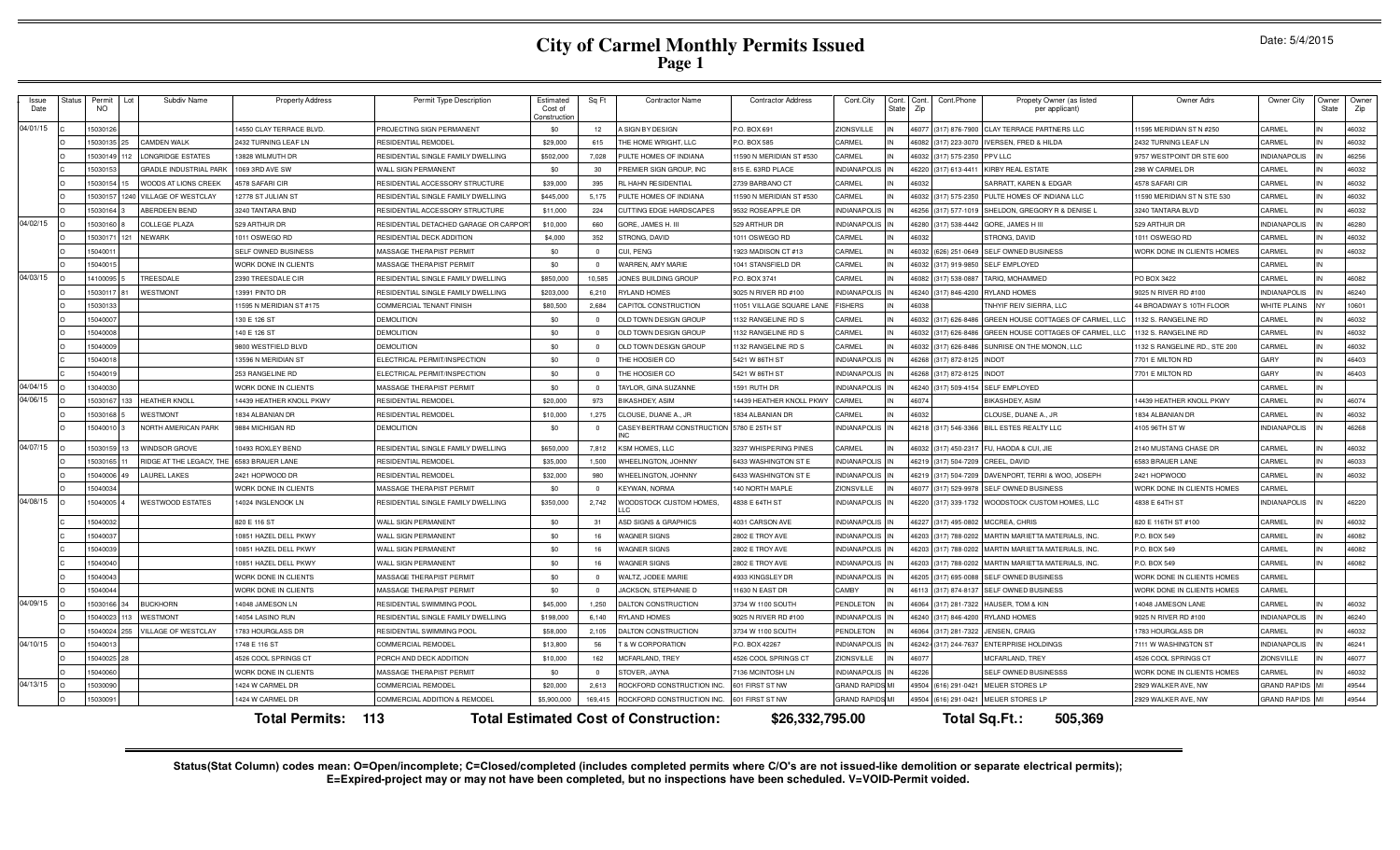# **City of Carmel Monthly Permits Issued Page 2**

| Issue<br>Date               | <b>Status</b><br>Permit<br>NO. | Subdiv Name                  | <b>Property Address</b>      | Permit Type Description            | Estimated<br>Cost of<br>Constructior | Sq Ft      | <b>Contractor Name</b>                       | <b>Contractor Address</b> | Cont.City           | Cont.<br>Cont.Phone<br>State<br>Zip | Propety Owner (as listed<br>per applicant) | Owner Adrs                         | Owner City          | Owner<br>State | Owner<br>Zip |
|-----------------------------|--------------------------------|------------------------------|------------------------------|------------------------------------|--------------------------------------|------------|----------------------------------------------|---------------------------|---------------------|-------------------------------------|--------------------------------------------|------------------------------------|---------------------|----------------|--------------|
| 04/13/15.                   | 5040012                        |                              | 2920 E 96 ST                 | <b>COMMERCIAL REMODEL</b>          | \$70,000                             | 4.947      | <b>M &amp; R CUSTOM HOMES</b>                | <b>PO BOX 704</b>         | DANVILLE            | 317) 539-7567<br>16122              | <b>GEMENI PROPERTIES, LLC</b>              | 2920 E 96TH ST                     | CARMEI              |                | 46032        |
|                             | 15040029 47                    | <b>KINGS MILL</b>            | 0659 JEWEL LN                | RESIDENTIAL SWIMMING POOL          | \$69,000                             | 1.583      | POOLS UNLIMITED. INC                         | 117 ST JOSEPH ST          | SHELBYVILLE         |                                     | MEHRINGER. JAMIE                           | 0659 JEWEL LANE                    | CARMEL              |                | 46032        |
|                             | 15040035 59P                   | T C W WIEDLER'S              | 661 2ND AVE NE               | <b>DEMOLITION</b>                  | \$0                                  | $^{\circ}$ | NORTH RIDGE CONSTRUCTION                     | PO BOX 823                | <b>NESTFIELD</b>    | (317) 417-9884<br>46074             | DRYDEN, STEVE AND PAM                      | 671 2ND AVE NE                     | CARMEL              |                | 46032        |
|                             | 15040062                       | <b>COLLEGE MEADOWS</b>       | 051 CHEVY CHASE LN           | ELECTRICAL PERMIT/INSPECTION       | \$0                                  | $^{\circ}$ | COOK, PAT                                    | PO BOX 39444              | <b>NDIANAPOLIS</b>  | 317) 590-5388<br>46239              | PIZARRO, HANS                              | 1051 CHEVY CHASE LANE              | <b>INDIANAPOLIS</b> |                | 46280        |
| 04/14/15                    | 15030143                       |                              | 400 S GUILFORD AVE #150      | <b>COMMERCIAL TENANT FINISH</b>    | \$75,000                             | 3.700      | SCHEKER, LUIS                                | 13168 DUNWOODY LN         | CARMEL              | 317) 454-4500<br>46033              | TCP GUILFORD, LLC                          | 33 EAST CEDAR                      | ZIONSVILLE          |                | 46077        |
|                             | 15030170 13                    | <b>GLEN OAKS</b>             | 13321 W LETTS LN             | RESIDENTIAL SINGLE FAMILY DWELLING | \$828,000                            | 6.161      | HEARTWOOD CUSTOM HOMES                       | 1132 S. RANGELINE RD.     | CARMEL              | 317) 846-7017<br>1603               | <b>GASKI, GREG &amp; PATRICIA</b>          | 13321 W LETTS LANE                 | CARMEL              |                | 46074        |
|                             | 5040045                        | <b>COLLEGE HILLS</b>         | 777 COLLEGE AVE              | WALL SIGN PERMANENT                | \$0                                  | 115        | <b>A SIGN BY DESIGN</b>                      | P.O. BOX 691              | ZIONSVILLE          | 317) 876-7900                       | <b>BC FORWARD</b>                          | 9777 N COLLEGE AVE                 | INDIANAPOLIS        |                | 46280        |
|                             | 15040046                       | <b>COLLEGE HILLS</b>         | 777 COLLEGE AVE              | WALL SIGN PERMANENT                | \$0                                  | 60         | <b>SIGN BY DESIGN</b>                        | P.O. BOX 691              | ZIONSVILLE          | 317) 876-7900                       | <b>BC FORWARD</b>                          | 9777 N COLLEGE AVE                 | <b>INDIANAPOLIS</b> |                | 46280        |
|                             | 15040050                       | <b>BELLA TERRA</b>           | 0665 TOWNE RD                | RESIDENTIAL DECK ADDITION          | \$19,635                             | 352        | THE DECK STORE                               | 4322 W 96TH ST            | NDIANAPOLIS         | 46268<br>317) 471-0400              | PHILLIP LODATO                             | 0665 TOWNE ROAD                    | CARMEL              |                | 46032        |
|                             | 15040067                       |                              | 13339 MINK LANE              | ELECTRICAL PERMIT/INSPECTION       | \$0                                  | $^{\circ}$ | KINDER ELECTRIC                              | 9087 TECHNOLOGY DRIVE     | <b>ISHERS</b>       | 317) 842-0809<br>46038              | <b>BELLEWOOD HOA</b>                       |                                    |                     |                |              |
| 04/15/15                    | 15020132                       |                              | 2370 E 116 ST                | COMMERCIAL REMODEL                 | \$475,000                            | 2.749      | INSIGHT ENGINEERING                          | 9765 RANDALL DR           | <b>NDIANAPOLIS</b>  | 317) 848-9040                       | COLE WY PORTFOLIO IN II LLC                | 328 DUBLIN RD STE 300              | <b>COLUMBUS</b>     | nн             | 43215        |
|                             | 5030008                        | <b>GRANDIN HALL</b>          | 5361 S GRANDIN HALL CIR      | RESIDENTIAL REMODEL                | \$53,000                             | 1,750      | BULLSEYE HOME ENHANCEMENT                    | 12994 SAXONY BLVD         | <b>ISHERS</b>       | 317) 557-4566<br>46037              | MEISNER, CHRIS                             | 5361 S GRANDIN HALL CIRCLE         | CARMEL              |                | 46033        |
|                             | 15030161 35                    | <b>SPRING MILL PLACE</b>     | 1024 SPRING MILL LN          | RESIDENTIAL ADDITION-ROOM(S)       | \$25,000                             | 414        | <b>VIVE EXTERIOR DESIGN</b>                  | 5325 HERRIMAN BLVD        | NOBLESVILLE         | 46060<br>317) 773-9933              | BONWELL, TRAVES                            | 1024 SPRINGMILL LANE               | CARMEL              |                | 46032        |
|                             | 15030163 93                    | SADDLE CREEK                 | 4075 MAGIC STALLION DR       | RESIDENTIAL REMODEL                | \$26,000                             | 860        | <b>EXECUTIVE HOMES</b><br>CONSTRUCTION INC.  | 1016 THIRD AVE SW #206    | CARMEL              | 16032                               | VENKATARAMAKRISHNAN, RAJESH & SOWM         | 14075 MAGIC STALLION DR            | CARMEL              |                | 46032        |
|                             | 15040028 65                    | <b>WESTMONT</b>              | 3971 FINNHORSE DR            | RESIDENTIAL SINGLE FAMILY DWELLING | \$334,206                            | 4.671      | M/I HOMES                                    | 3500 KEYSTONE CROSSING    | <b>NDIANAPOLIS</b>  | 317) 255-9900<br>16240              | M/I HOMES                                  | 500 KEYSTONE CROSSING              | <b>INDIANAPOLIS</b> |                | 46240        |
|                             | 15040042 8                     | OVERLOOK AT THE LEGACY       | 14089 TRUEBLOOD LN           | RESIDENTIAL SINGLE FAMILY DWELLING | \$320,000                            | 5,193      | WEDGEWOOD BUILDING CO., LLC                  | 32 1ST ST NE              | CARMEL              | 317) 669-6315<br>46032              | <b>NEDGEWOOD</b>                           | 32 1ST AVE NE                      | CARMEL              |                | 46032        |
|                             | 15040051                       | 6&21 PENN VIEW HEIGHTS       | 0504 N DELAWARE ST           | RESIDENTIAL ACCESSORY STRUCTURE    | \$3,790                              | 192        | HARTMAN, HOWARD                              | 0504 N DELAWARE ST        | NDIANAPOLIS         | 4628                                | HARTMAN, HOWARD                            | 0504 N DELAWARE ST                 | <b>INDIANAPOLIS</b> |                | 46280        |
|                             | 15040069 56                    | NORTHWOOD HILLS              | 6225 NORTHWOOD DE            | FLECTRICAL PERMIT/INSPECTION       | \$0                                  | $\Omega$   | BICKEL, JIM                                  | 58 FRANKLIN ST            | <b>STONEBORO</b>    | 1615                                | TOMLIN, AARON                              | 6225 NORTHWOOD DE                  | CARMEL              |                | 46033        |
| 04/16/15                    | 15040053                       | 1244 VILLAGE OF WESTCLAY     | 12977 FEATHERBELL BLVD       | RESIDENTIAL SINGLE FAMILY DWELLING | \$400,000                            | 5,508      | PULTE HOMES OF INDIANA                       | 1590 N MERIDIAN ST #530   | CARMEL              | 317) 575-2350<br>1603               | PULTE HOMES                                | 1590 MERIDIAN ST N #530            | CARMEI              |                | 46032        |
|                             | 15040056                       | THE MEADOWS AT THE           | 7075 ALICE PAUL LN           | RESIDENTIAL SINGLE FAMILY DWELLING | \$180,000                            | 5.442      | <b>RYLAND HOMES</b>                          | 025 N RIVER RD #100       | NDIANAPOLI          | 317) 846-4200                       | ALCON NEST II LLC                          | 356 BEVERLY RD STE 300             | <b>MCLEAN</b>       |                | 22101        |
|                             | 15040057                       | <b>KINGSBOROUGH</b>          | 4156 IVYBRIDGE DR            | RESIDENTIAL REMODEL                | \$19,000                             | 1.400      | ALL AROUND FIXIN                             | 11 IRONWOOD CIF           | <b>VOBLESVILLE</b>  | 317) 518-5087<br>16062              | GOLDBERG, ANATOLY I & RAISA A              | 4156 IVYBRIDGE DR                  | CARMEL              |                | 46032        |
|                             | 15040059 249                   | <b>BAYHILL AT WATERSTONE</b> | 12101 PEBBLEPOINTE PASS      | RESIDENTIAL PORCH ADDITION         | \$30,000                             | 280        | WHITE OAK CONSTRUCTION                       | 10967 E US 136            | <b>INDIANAPOLIS</b> | 46234<br>317) 243-7140              | MCCRORY, JONATHAN                          | 12101 PEBBLE POINTE PASS           | CARMEL              |                | 46032        |
| 04/17/15<br>$\overline{10}$ | 15040049                       |                              | 4390 CLAY TERRACE BLVD #255  | COMMERCIAL REMODEL                 | \$15,000                             | 1,053      | LAUTH CONSTRUCTION, LLC                      | 111 CONGRESSIONAL BLVD    | CARMEL              | 317) 848-6500<br>46032              | CLAY TERRACE PARTNERS LLC                  | 1595 MERIDIAN ST N #250            | CARMEL              |                | 46032        |
|                             | 15040090                       |                              | 0640 MERIDIAN ST N           | ELECTRICAL PERMIT/INSPECTION       | \$0                                  | $\Omega$   | THE HOOSIER CO                               | 5421 W 86TH ST            | NDIANAPOLIS         | 317) 872-8125<br>1626               | <b>NDOT</b>                                | 32 S BROADWAY ST                   | GREENFIELD          |                | 46140        |
|                             | 15040092                       |                              | 0605 N MERIDIAN              | ELECTRICAL PERMIT/INSPECTION       | \$0                                  | $\Omega$   | THE HOOSIER CO                               | 5421 W 86TH ST            | NDIANAPOLIS         | 317) 872-8125<br>1626               | <b>NDOT</b>                                | 18 SOUTH BROADWAY ST               | GREENFIELD          |                | 46140        |
|                             | 1504009                        |                              | 1599 N MERIDIAN ST           | ELECTRICAL PERMIT/INSPECTION       | \$0                                  | $\Omega$   | THE HOOSIER CO                               | 5421 W 86TH ST            | NDIANAPOLIS         | 317) 872-8125                       | <b>NDOT</b>                                | 100 N. SENATE AVE                  | <b>INDIANAPOLIS</b> |                | 46204        |
| 04/20/15                    | 15030152                       | RESERVE AT SPRINGMILL        | TH319 MILLRIDGE DR           | RESIDENTIAL PORCH ADDITION         | \$15,000                             | 293        | BLY BENNETT INC                              | <b>5240 N. WINTHROF</b>   | NDIANAPOLIS         | 317) 308-6430                       | <b>HEBERT, BOB</b>                         | 19 MILLRIDGE DR                    | <b>NDIANAPOLIS</b>  |                | 46290        |
|                             | 15040047                       |                              | 1595 N MERIDIAN ST #200      | COMMERCIAL TENANT FINISH           | \$50,000                             | 5.383      | CAPITOL CONSTRUCTION                         | 1051 VILLAGE SQUARE LANE  | <b>FISHERS</b>      | 1603                                | NHYIF REIV SIERRA LLC                      | 44 BROADWAY S 10TH FLR             | WHITE PLAINS        |                | 10601        |
|                             | 15040063                       |                              | 4300 CLAY TERRACE BLVD. #140 | <b>COMMERCIAL TENANT FINISH</b>    | \$76,000                             | 2,800      | MATTINGLY CORPORATION, THE                   | 10150 LANTERN RD #100     | <b>FISHERS</b>      | 317) 577-8800<br>46037              | SIMON PROPERTY GROUP                       | 225 WASHINGTON ST W                | <b>INDIANAPOLIS</b> |                | 46204        |
|                             | 15040084 49                    | <b>MOHAWK CROSSING</b>       | 12935 LIMBERLOST DR          | <b>RESIDENTIAL REMODE!</b>         | \$45,000                             | 145        | MONSEY, GREG                                 | 955 DOE RUN DR            | CARMEL              | 317) 590-4990<br>4603               | <b>KWAS, AMY</b>                           | 12935 LIMBERLOST DR                | CARMEL              |                | 46033        |
|                             | 15040087                       | <b>KINGSBOROUGH</b>          | 4135 IVYBRIDGE DR            | RESIDENTIAL DECK ADDITION          | \$26,859                             | 646        | THE DECK STORE                               | 4322 W 96TH ST            | NDIANAPOLIS         | 317) 471-0400<br>1626               | BOYER, BRANTIFF B & JOAN W                 | 4135 IVYBRIDGE DR                  | CARMEL              |                | 46032        |
| 04/21/15                    | 15040065                       | THE SANCTUARY AT 116TH       | 4485 EAGLERIDGE LN           | RESIDENTIAL SINGLE FAMILY DWELLING | \$355,000                            | 5.885      | <b>RYAN HOMES INC</b>                        | 3425 WOODFIELD CROSSING   | <b>INDIANAPOLIS</b> | 317) 819-2623<br>1624               | RYAN HOMES INC                             | 425 WOODFIELD CROSSING STE 31      | <b>INDIANAPOLIS</b> |                | 46240        |
|                             | 15040103                       |                              | <b>VORK DONE IN CLIENTS</b>  | MASSAGE THE RAPIST PERMIT          | \$0                                  | $\Omega$   | <b>TURNER, JUSTINE WINEFORD</b>              | 1317 S LEBANON ST         | <b>EBANON</b>       | 174130755                           | SELF OWNED BUSINESSS                       | VORK DONE IN CLIENTS HOMES         | <b>ARMEL</b>        |                | 46032        |
| 04/22/15                    | 15030030                       | SUN MUNDY ONE TWO T          | 0725 N MICHIGAN RD           | <b>COMMERCIAL TENANT FINISH</b>    | \$205,000                            | 1.400      | THE WAIRE GROUP                              | 0929 INNIS BROOKE LANE    | <b>ISHERS</b>       | 317) 863-5335<br>16033              | 106 MICHIGAN REALTY LLC                    | 0689 PENNSYLVANIA ST N STE 100     | <b>NDIANAPOLIS</b>  |                | 46280        |
|                             | 15040064 369                   | WOODLAND SPRINGS             | <b>130 PATRICIA DR</b>       | RESIDENTIAL ADDITION AND REMODEL   | \$70,000                             | 205        | WALSH GROUP LTD, LLC                         | 5741 NORWALDO AVE         | NDIANAPOLIS         | 317) 432-4298<br>46220              | SAMPSON, CARL & ELIZABETH                  | 3130 PATRICIA DR                   | CARMEL              |                | 46033        |
|                             | 15040075                       |                              | 55 E 111TH ST                | TEMPORARY USE SPECIAL EVENT        | \$0                                  | $\Omega$   | A CLASSIC RENTAL                             | 1333 E 86TH ST            | NDIANAPOLIS         | 317) 253-0586<br>46240              | DELTA FAUCET COMPANY                       | 55 111TH ST E                      | <b>INDIANAPOLIS</b> |                | 46280        |
| 04/23/15                    | 1408016                        |                              | 12920 HOOSIER HILL DR        | RESIDENTIAL MULTI-FAMILY           | \$2,163,316                          | 46,028     | J C HART CO INC                              | 805 CITY CENTER DR #120   | CARMEL              | 317) 573-4800<br>4603               | <b>IIGHPOINTE APARTMENTS LLC</b>           | 805 CITY CENTER DR, STE 120        | CARMEI              |                | 46032        |
|                             | 1408016                        |                              | 2974 GANNETT POINT PL        | RESIDENTIAL MULTI-FAMIL'           | \$222,780                            | 4.740      | C HART CO INC                                | 305 CITY CENTER DR #120   | CARMEL              | 317) 573-4800                       | <b>IGHPOINTE APARTMENTS LLC</b>            | 805 CITY CENTER DR, STE 120        | CARMEI              |                | 46032        |
|                             | 14080168                       |                              | 3056 GANNETT POINT PL        | RESIDENTIAL MULTI-FAMILY           | \$640,704                            | 13.632     | C HART CO INC                                | 305 CITY CENTER DR #120   | CARMEL              | 317) 573-4800                       | <b>IIGHPOINTE APARTMENTS LLC</b>           | <b>805 CITY CENTER DR, STE 120</b> | CARMEI              |                | 46032        |
|                             | 14080169                       |                              | 3078 HOOSIER HILL DR         | RESIDENTIAL MULTI-FAMILY           | \$935,817                            | 19.911     | C HART CO INC                                | 305 CITY CENTER DR #120   | CARMEL              | 317) 573-4800<br>16032              | <b>IIGHPOINTE APARTMENTS LLC</b>           | <b>805 CITY CENTER DR, STE 120</b> | <b>ARMEL</b>        |                | 46032        |
|                             | 1408017                        |                              | 13059 GANNETT POINT PL       | RESIDENTIAL MULTI-FAMILY           | \$427,136                            | 9.088      | C HART CO INC                                | 805 CITY CENTER DR #120   | CARMEL              | 46032<br>317) 573-4800              | HIGHPOINTE APARTMENTS LLC                  | 805 CITY CENTER DR, STE 120        | CARMEL              |                | 46032        |
|                             | 1408017                        |                              | 3035 GANNETT POINT PL        | RESIDENTIAL MULTI-FAMILY           | \$157,215                            | 3,345      | <b>CHART COINC</b>                           | 805 CITY CENTER DR #120   | CARMEL              | 317) 573-4800<br>46032              | HIGHPOINTE APARTMENTS LLC                  | 805 CITY CENTER DR, STE 120        | CARMEL              |                | 46032        |
|                             |                                |                              | <b>Total Permits: 113</b>    |                                    |                                      |            | <b>Total Estimated Cost of Construction:</b> | \$26,332,795.00           |                     |                                     | Total Sq.Ft.:<br>505,369                   |                                    |                     |                |              |

Status(Stat Column) codes mean: O=Open/incomplete; C=Closed/completed (includes completed permits where C/O's are not issued-like demolition or separate electrical permits);<br>E=Expired-project may or may not have been compl